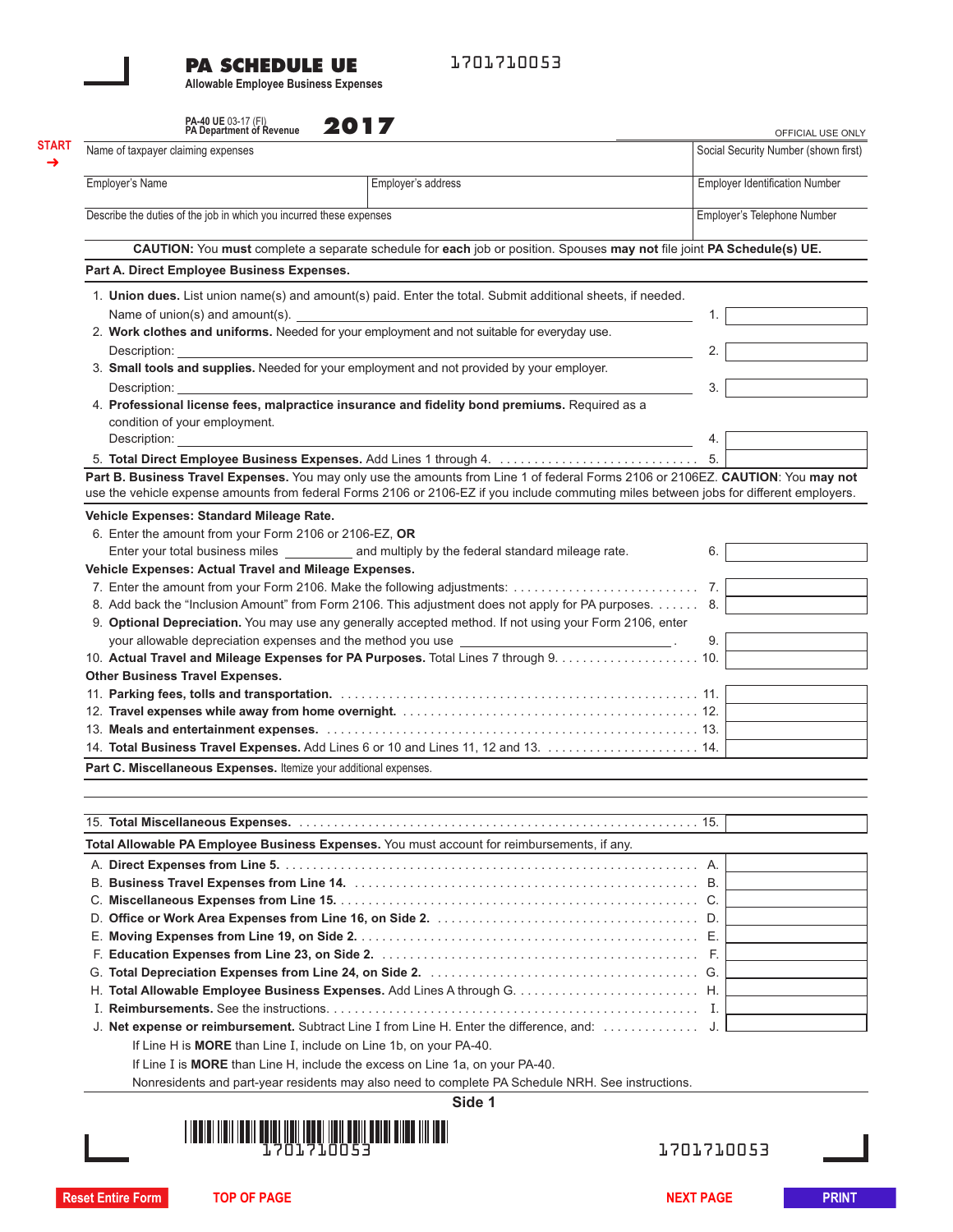## **PA SCHEDULE UE**

1701810051

**Allowable Employee Business Expenses**

| PA-40 UE 03-17 (FI)<br>PA Department of Revenue                                                                                       | 2017              |                         |                         |                         | OFFICIAL USE ONLY                    |
|---------------------------------------------------------------------------------------------------------------------------------------|-------------------|-------------------------|-------------------------|-------------------------|--------------------------------------|
| Name of taxpayer claiming expenses                                                                                                    |                   |                         |                         |                         | Social Security Number (shown first) |
| Part D. Office or Work Area Expenses. You must answer ALL three questions or the Department will disallow your expenses.              |                   |                         |                         |                         |                                      |
| D1. Does your employer require you to maintain a suitable work area away from the employer's premises?                                |                   |                         |                         | $\sum$ Yes              | $\bigcirc$ No                        |
| D2. Is this work area the principal place where you perform the duties of your employment?                                            |                   |                         |                         | $\bigcirc$ Yes          | $\bigcirc$ No                        |
| D3. Do you use this work area regularly and exclusively to perform the duties of your employment?                                     |                   |                         |                         | $\bigcirc$ Yes          | $\bigcirc$ No                        |
| If you answer YES to ALL three questions, continue. If you answer NO to ANY question, you may not claim office or work area expenses. |                   |                         |                         |                         |                                      |
| Actual Office or Work Area Expenses. Enter expenses for the entire year and then calculate the business portion.                      |                   |                         |                         |                         |                                      |
|                                                                                                                                       |                   |                         |                         |                         |                                      |
|                                                                                                                                       |                   |                         |                         |                         |                                      |
|                                                                                                                                       |                   |                         |                         |                         |                                      |
|                                                                                                                                       |                   |                         |                         |                         |                                      |
|                                                                                                                                       |                   |                         |                         |                         |                                      |
|                                                                                                                                       |                   |                         |                         |                         |                                      |
|                                                                                                                                       |                   |                         |                         |                         |                                      |
|                                                                                                                                       |                   |                         |                         |                         |                                      |
|                                                                                                                                       |                   |                         |                         |                         |                                      |
| Business percentage of property. Divide the total square footage of your work area by the total square footage                        |                   |                         |                         |                         |                                      |
|                                                                                                                                       |                   |                         |                         |                         | $\%$                                 |
|                                                                                                                                       |                   |                         |                         |                         |                                      |
|                                                                                                                                       |                   |                         |                         |                         |                                      |
|                                                                                                                                       |                   |                         |                         |                         |                                      |
| Part E. Moving Expenses.                                                                                                              |                   |                         |                         |                         |                                      |
| <b>Distance Test.</b>                                                                                                                 |                   |                         |                         |                         |                                      |
|                                                                                                                                       |                   |                         |                         |                         | miles                                |
|                                                                                                                                       |                   |                         |                         |                         | miles                                |
|                                                                                                                                       |                   |                         |                         |                         | miles                                |
| If Line E3 is 35 miles or more, continue. If it is not at least 35 miles, you may not claim any moving expenses.                      |                   |                         |                         |                         |                                      |
|                                                                                                                                       |                   |                         |                         |                         |                                      |
| 18. Travel, meals, and lodging expenses during the actual move from your old home to your new home. 18.                               |                   |                         |                         |                         |                                      |
|                                                                                                                                       |                   |                         |                         |                         |                                      |
| Part F. Education Expenses. You must answer ALL three questions or the Department will disallow your expenses.                        |                   |                         |                         |                         |                                      |
| F1. Did your employer (or law) require that you obtain this education to retain your present position or job?                         |                   |                         |                         | <b>□</b> YES            | $\bigcirc$ NO                        |
|                                                                                                                                       |                   |                         |                         |                         |                                      |
| If you answer YES, continue. If you answer NO, you may not claim education expenses.                                                  |                   |                         |                         |                         |                                      |
| F2. Did you need this education to meet the entry level or minimum requirements to obtain your job?                                   |                   |                         |                         | □ YES                   | $\bigcirc$ NO                        |
| F3. Will this education, program or course of study qualify you for a new business or profession?                                     |                   |                         |                         | $\bigcirc$ YES          | $\bigcirc$ NO                        |
| If you answer NO to questions F2 and F3, continue. If you answer YES to either question, you may not claim education expenses.        |                   |                         |                         |                         |                                      |
| Name of college, university or educational institution: ________________________                                                      |                   |                         |                         | Course of study:        |                                      |
|                                                                                                                                       |                   |                         |                         | 20.                     |                                      |
|                                                                                                                                       |                   |                         |                         |                         |                                      |
|                                                                                                                                       |                   |                         |                         |                         |                                      |
|                                                                                                                                       |                   |                         |                         |                         |                                      |
| Part G. Depreciation Expenses. PA law does not allow any federal bonus depreciation and limits IRC Section 179 expensing to \$25,000. |                   |                         |                         |                         |                                      |
| (a) Description of property                                                                                                           | (b) Date acquired | (c) Cost or other basis | (d) Depreciation method | (e) Section 179 expense | (f) Depreciation expenses            |
|                                                                                                                                       |                   |                         |                         |                         |                                      |
|                                                                                                                                       |                   |                         |                         |                         |                                      |
|                                                                                                                                       |                   |                         |                         |                         |                                      |
|                                                                                                                                       |                   |                         |                         |                         |                                      |
|                                                                                                                                       |                   |                         |                         |                         |                                      |



1701810051

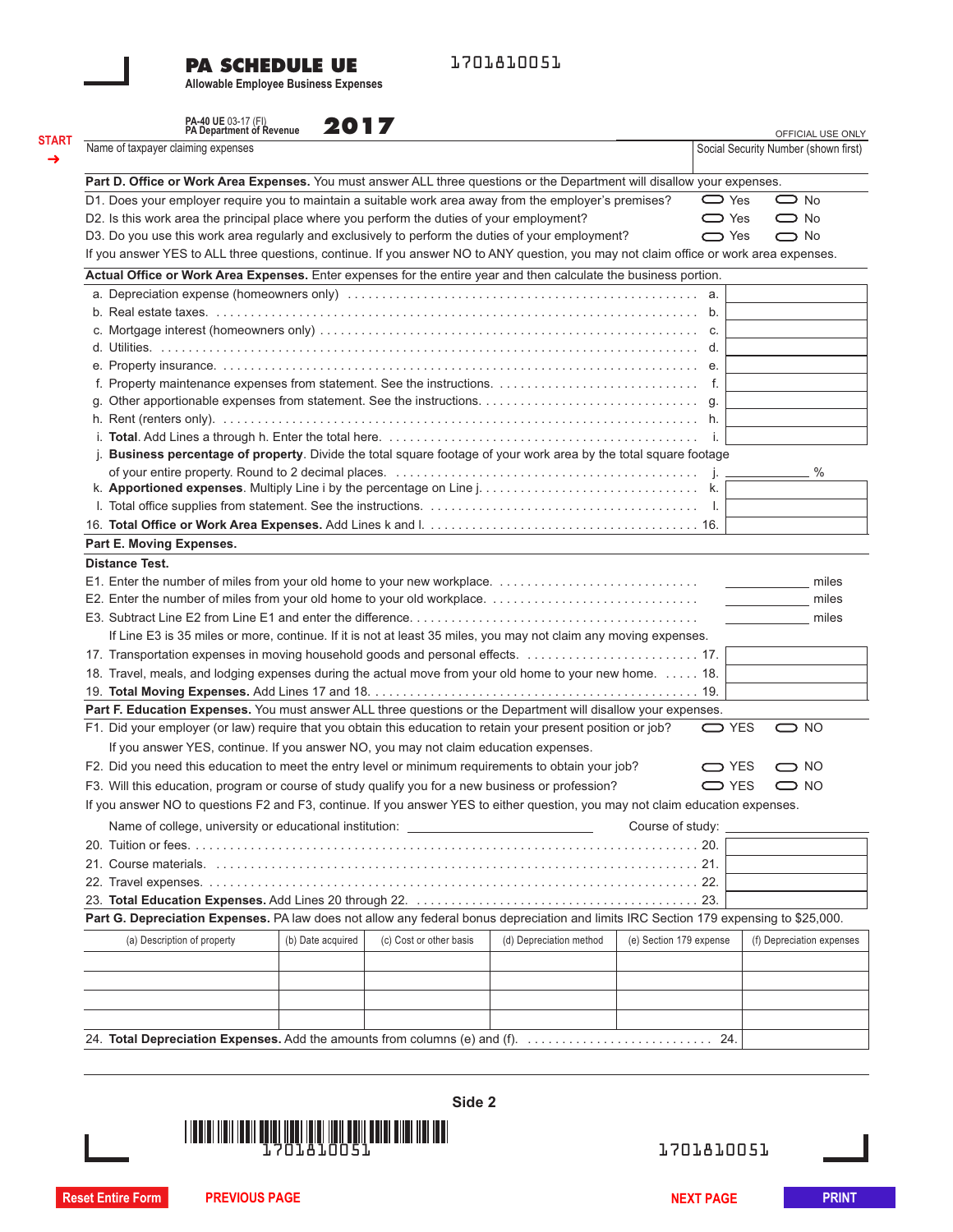

**Pennsylvania Department of Revenue 2017**

# **Instructions for PA-40 Schedule UE**

PA-40 UE IN 10-17 PA-40 UE IN 10-17

## **WHAT'S NEW**

Separate filing instructions for PA-40 Schedule UE, Allowable Employee Business Expenses, have been developed by the department.

## **GENERAL INFORMATION**

#### **PURPOSE OF SCHEDULE**

Use PA-40 Schedule UE to report unreimbursed employee business expenses incurred in the performance of the duties of the taxpayer's job or profession.

Refer to Chapter 7 of the PA PIT Guide for additional information.

## **RECORDING DOLLAR AMOUNTS**

Show money amounts in whole-dollars only. Eliminate any amount less than \$0.50 and increase any amount that is \$0.50 or more to the next highest dollar.

## **WHO MUST COMPLETE**

PA-40 Schedule UE must be completed and included with an originally filed PA-40, Personal Income Tax Return, for any taxpayer reporting unreimbursed employee business expenses on Line 1b of the PA-40.

An amended PA Schedule UE must be included with Schedule PA-40X to report any changes - increases or decreases in business expense amounts on PA Schedule UE that are discovered after an original or other amended return is filed with the department. Part III on Page 2 of Schedule PA-40X must be completed to explain any increase or decrease to the unreimbursed employee business expenses reported on an amended PA-40, Personal Income Tax Return.

## **FORM INSTRUCTIONS**

#### **IDENTIFICATION INFORMATION Name of Taxpayer Claiming Expenses**

Enter the name of the taxpayer claiming the expenses. If a jointly filed return and the expenses are claimed for the spouse, enter the spouse's name.

#### **Social Security Number**

Enter the Social Security number (SSN) of the primary taxpayer (name shown first on the PA-40, Personal Income Tax Return) even if the expenses are claimed for the spouse on a jointly filed return.

#### **Employer's Name**

Enter the name of the employer for which the expenses were incurred.

## **Employer's Address**

Enter the employer's local address.

#### **Employer's Identification Number**

Enter the employer identification number from Box b of the W-2 for the employer.

#### **Duties of the Job**

Describe the duties of the job in which the expenses were incurred.

**Employer's Telephone Number** Enter the employer's local telephone number.

## **GENERAL INSTRUCTIONS**

Allowable employee business expenses for PA purposes are similar to, but not the same as, expenses for federal purposes. PA law only permits expenses required to perform the duties of a job or profession.

Allowable Pennsylvania employee business expenses must be:

- 1. Ordinary, customary, and accepted in the industry or occupation;
- 2. Actually paid while performing the duties of the employment;
- 3. Reasonable in amount and not excessive;
- 4. Necessary to enable the proper performance of the duties of the employment; and
- 5. Directly related to performing the duties of the occupation or employment.

**IMPORTANT:** 100 percent of the Pennsylvania-allowable unreimbursed employee business expenses may be deducted. Pennsylvania law does not have federal expense and percentage accounting limitations and thresholds.

An allowable business expense did not occur during the year if:

- A fixed-mileage allowance; a fixed expense reimbursement amount; a daily, weekly, monthly or yearly expense allowance reimbursement; or a per-diem allowance was received for the allowable business expense, and the employer did not include the allowance in compensation; or
- Allowable expenses were accounted to the employer and the employer reimbursed the employee in the exact amount of the expenses.

**EXAMPLE:** James is a regional manager for a chain of retail stores and is required by his employer to drive his personal vehicle and visit each retail location within his region at least one time per month. James' employer reimburses him at a rate of \$0.40 per mile and provides a lunch per diem of \$8.00 per travel day. James is not permitted to deduct a mileage expense on his PA-40 Schedule UE for the difference between the federal allowance and his employer's reimbursement or an expense for meals while traveling to visit the retail locations within his region unless his employer includes the reimbursements in his Pennsylvania compensation.

**CAUTION:** If an employer reim- $\Lambda$ burses at a rate less than the federal rate for the mileage expense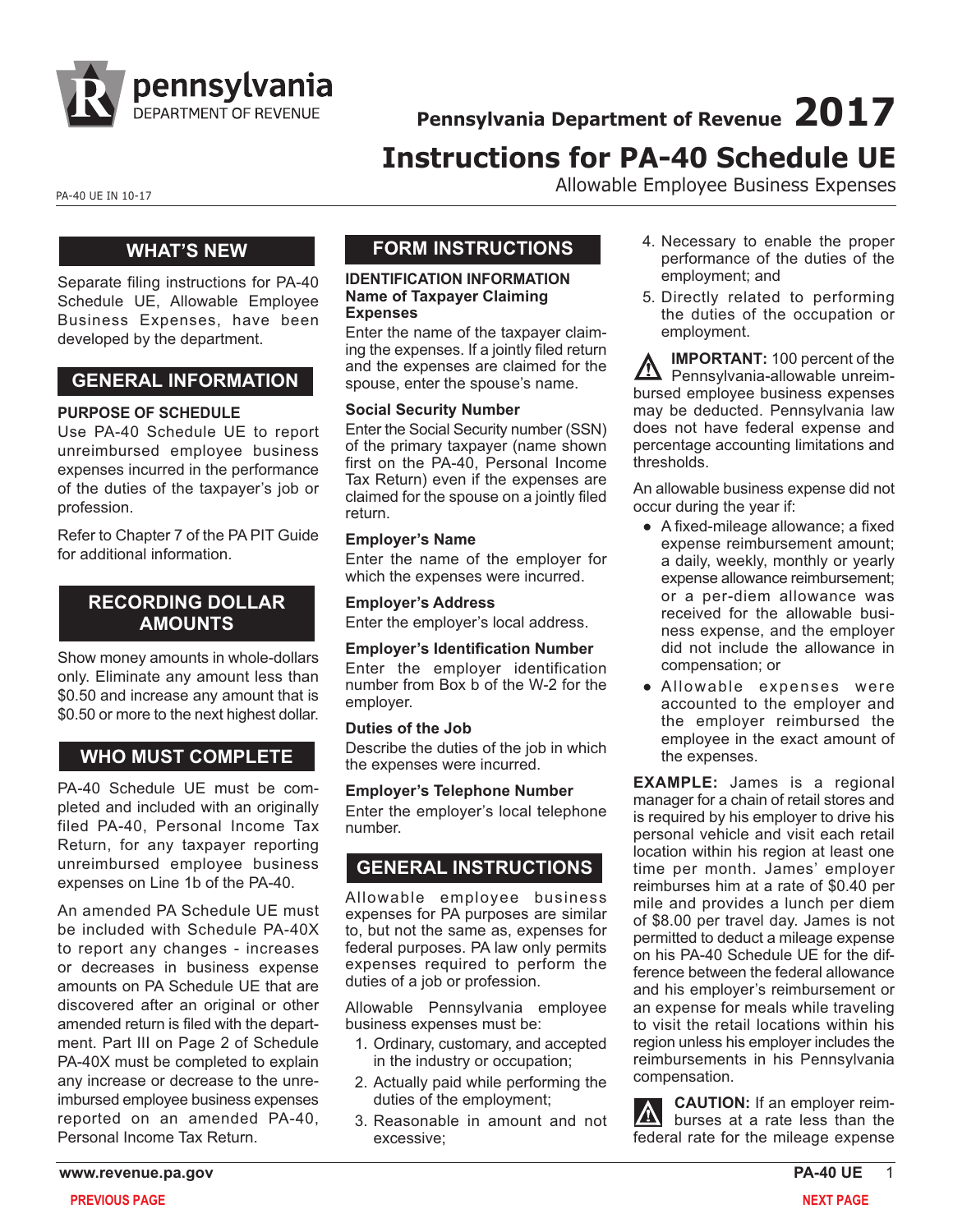or provides a fixed or per-diem reimbursement for any expense, do not include such reimbursements in gross compensation. Do not claim such expenses on a PA-40 Schedule UE.

If an employer does not reimburse for expenses, compensation may be reduced by the allowable expenses. However, if a reimbursement is more than the allowable expenses, the excess must be reported as taxable compensation on Line 1a.

**EXAMPLE:** Dave earned compensation of \$30,000. He incurred allowable vehicle and travel employee business expenses of \$3,000, and was reimbursed \$3,500. He must complete a PA-40 Schedule UE. He includes the excess \$500 as compensation. His total net taxable compensation is \$30,500.

**IMPORTANT:** Sole proprietors,  $\Delta$ partners, shareholders, or other self-employed individuals should not use PA-40 Schedule UE to claim expenses.

**CAUTION:** Nonresidents must A use PA Schedule NRH to apportion expenses for PA personal income tax purposes. Part-year residents may only claim 100 percent of unreimbursed business expenses if the expenses were incurred only while providing services in Pennsylvania or while a PA resident. Include a statement indicating the method used to determine the expenses for the period of residency (PA Schedule NRH may also be used for this purpose).

#### **Non-Allowable Expenses**

Pennsylvania does not allow the following business expenses, even if allowed for federal purposes:

- Personal, living, or family expenses;
- Dues to fraternal organizations, professional societies, Chambers of Commerce, or recreational club memberships;
- Dues and subscriptions to publications, including trade and professional publications;
- Political candidate or campaign contributions;
- Charitable contributions;
- $\bullet$  Commuting expenses driving to and from work;
- Cost of meals while working late, unless while traveling away from home overnight on business;
- Childcare or elderly care expenses;
- Life, disability income and health insurance premiums;
- Contributions to deferred compensation plans or other pension plans;
- Legal fees (except to recover back wages), fines, penalties and bad debts;
- Bribes, kickbacks, or other illegal payments;
- Job hunting or other pursuit of employment expenses;
- Malpractice insurance premiums, except when allowed in Part A;
- Moving expenses, except when allowed in Part E;
- Educational expenses, except as allowed in Part F;
- Capital expenditures; and/or
- Expenses calculated at federal per-diem rates.

A separate PA-40 Schedule UE **d** must be filed for each employer and each taxpayer. Spouses may not report joint expenses on a PA Schedule UE, even if filing jointly and even from the same employer. An incomplete schedule may result in delays in the processing of a return and/or denial of the expenses.

#### **Keep Your Records**

The department has the legal authority to require evidence that the expenses claimed on a PA Schedule UE are allowable for PA purposes. Keep all necessary documents, receipts, vouchers and other records for at least four years.

#### **PA-40 Schedule UE - Side 1**

Side 1 of the PA-40 Schedule UE is for the most common expenses claimed on PA income tax returns.

#### **PA-40 Schedule UE - Side 2**

Side 2 of the PA-40 Schedule UE is for reporting office or work area expenses, moving expenses, education expenses and/or depreciation expenses claimed as unreimbursed business expenses on PA income tax returns.

Taxpayers may wish to provide  $(TIP)$ with the PA-40 Schedule UE a copy of a letter from the employer verifying that expenses are required to be incurred to perform the duties of the position for which the expenses are claimed and the method of any reimbursement by the employer for those expenses. Form REV-757, Employer

Letter Template, should be completed by the employer for such purposes. In lieu of an employer letter, a taxpayer may provide a copy of the employer's employee expense reimbursement policy or Form REV-775, Personal Income Tax Employee Business Expense Affidavit. Reviews of the department's Tips For Successfully Filing PA Schedule UE (REV-489) and Unreimbursed Allowable Employee Business Expenses For PA Personal Income Tax Purposes brochure (REV-637) should also be conducted prior to completing PA-40 Schedule UE.

#### LINE INSTRUCTIONS

#### **PA-40 SCHEDULE UE SIDE 1**

#### PART A, DIRECT EMPLOYEE BUSINESS EXPENSES

Direct employee business expenses are those paid directly or through a withholding arrangement with an employer. These expenses are necessary to perform or maintain a job. Itemize the nature and amount of the expenses claimed in Part A.

## **LINE 1**

Enter the amount of union dues, assessments, and initiation fees paid if the amounts are:

- Paid as a condition of continued membership in the union, and membership is related directly to the job for which the expense is claimed; or
- A required payment of a wage deduction under an agency shop agreement.

## **LINE 2**

Enter the amount paid for purchasing and maintaining uniforms and work clothing used for the protection from bodily injury if the uniforms and clothing are both:

- Of a type specifically required by the employer to be purchased as a condition of continued employment; and
- Not adaptable to general usage.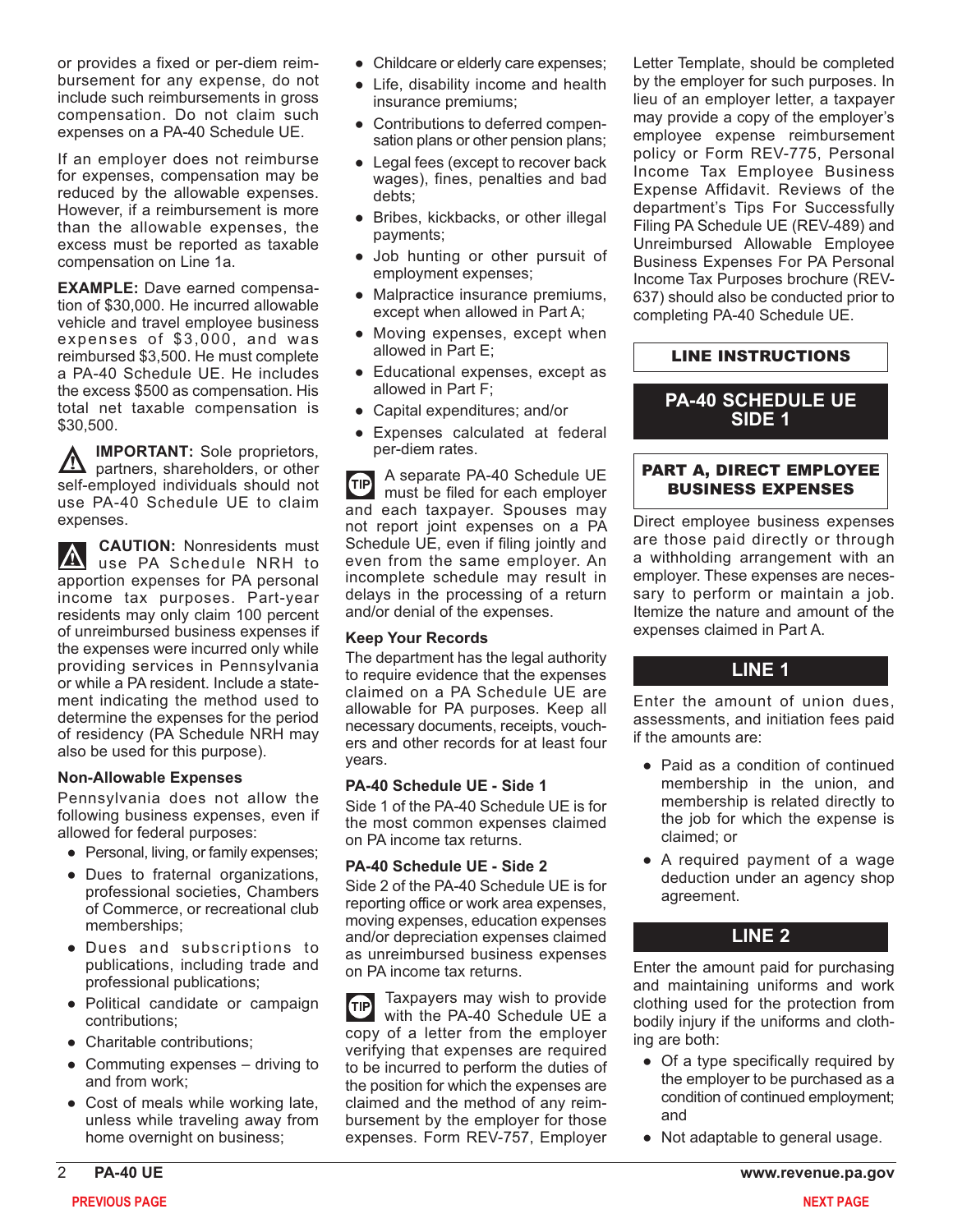#### **LINE 3**

Enter the amount paid for small tools and supplies that the employer does not provide, but are required to perform the duties of the job. Depreciation is the annual deduction that must be taken to recover the cost of business property having a useful life beyond the taxable year. If any of these tools or supplies has a useful life of more than one year, depreciate or amortize the cost in Part G.

## **LINE 4**

Enter the amount of trade, professional or occupational license fees required as a condition of employment as well as any malpractice insurance and fidelity bond premiums where required by law or by the employer.

## **LINE 5**

Add Lines 1 through 4 and enter the result.

#### PART B, BUSINESS TRAVEL EXPENSES

#### **LINE 6**

Enter the amount from federal Form 2106 or federal Form 2106-EZ. Otherwise, enter the total business miles and multiply by the federal mileage allowance to calculate the allowable business mileage expense.

**CAUTION:** Depreciation may not ZN be claimed on any vehicle on which the standard mileage rate method is used.

#### **Commuting Expenses**

The costs of public transportation or driving a car between a home and the main place of work may not be claimed. These are personal commuting expenses. Commuting expenses may not be deducted no matter how far a home is from the regular place of work. Commuting costs between different jobs for different employers are also not allowable. For tradesmen, commuting costs also include mileage for any job 35 miles or fewer from the closer of the union hall or personal residence to the jobsite.

#### **Vehicle Expenses – Actual**

Pennsylvania does not follow the federal floor limitations on allowable

expenses. Allowable actual vehicle expenses may always be claimed for Pennsylvania purposes. Start with the federal form and adjust for PA purposes.

## **LINE 7**

Enter the actual vehicle expenses from federal Form 2106.

## **LINE 8**

Enter the federal "Inclusion Amount" since this rule does not apply for PA purposes.

## **LINE 9**

Enter the amount of depreciation expense determined for the vehicle. Any generally accepted depreciation method may be used except any of the bonus depreciation elections enacted for federal purposes. If using a different method for Pennsylvania purposes, enter the method used and the adjusted expense here. If the adjusted basis for determining Pennsylvania depreciation is different than the federal basis, the straight-line depreciation method must be used for determining Pennsylvania depreciation.

## **LINE 10**

Add Lines 7, 8, and 9 and enter the result.

#### **Other Business Travel Expenses**

Enter the actual amount of these expenses that were incurred.

**CAUTION:** Deductible expenses **A** may not be based upon federal per-diem allowances. Only those expenses actually paid while performing the duties of the employment may be deducted.

## **LINE 11**

Enter the amount of parking fees, tolls and transportation expenses incurred while in an overnight or business travel status.

## **LINE 12**

Enter the amount of hotel or motel accommodation expenses incurred while in an overnight travel status.

## **LINE 13**

Enter only the actual expenses incurred for meals and entertainment expenses.

**IMPORTANT:** Meals and enter-**A** tainment expenses are 100 percent allowable for Pennsylvania purposes. However, meals while not in overnight traveling status (e.g. meals while working late) and federal per-diem rates for meals and incidental expenses are not allowable.

## **LINE 14**

Add Lines 6 or 10, and Lines 11, 12, and 13 and enter the result.

#### PART C, MISCELLANEOUS EXPENSES

Enter the description and amount of all Pennsylvania-allowable expenses incurred not required to be listed elsewhere on PA-40 Schedule UE in the space provided. If there are more than two miscellaneous expenses, a separate statement that itemizes and describes in detail these expenses must be provided. Additional examples of expenses that may be claimed include:

- Breakage fees or cash shortages required to be paid to the employer;
- Fees or income included in Pennsylvania-taxable compensation on Form W-2 that is required to be paid to the employer as a condition of employment;
- Costs incurred by blind employees to pay readers who assist them in performing their job duties;
- Business gifts that are ordinary, necessary, reasonable, and actually incurred for business purposes. Pennsylvania does not follow federal percentage limits on such expenses.

**CAUTION:** Pennsylvania law  $\vert\mathbb{A}\vert$ does not contain statutory employee provisions. If a statutory employee for federal purposes, the W-2 income must be claimed as compensation on PA-40 Schedule W-2S and the business expenses on PA-40 Schedule UE. All other income and expenses should be reported on PA-40 Schedule C and Line 4 of the PA-40, Personal Income Tax Return. If applicable, enclose the necessary PA Schedule C.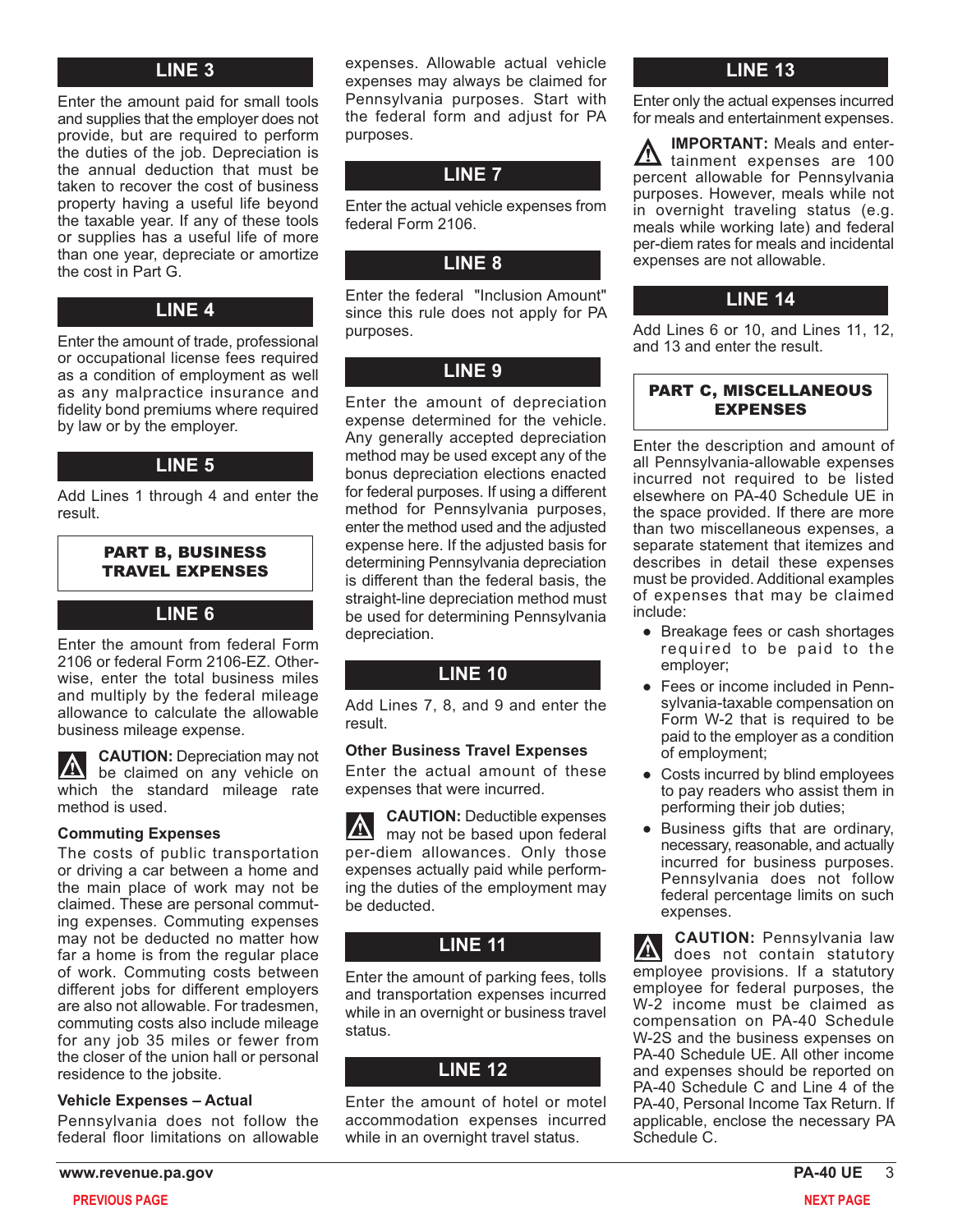For more information on statutory employees, see Chapter 7 of the PA PIT Guide.

TIP A PA-40 Schedule C may be used to report the allocated business expenses of a statutory employee. Enter "See Attached Schedule C" in the Miscellaneous Expenses description line along with the total allocated expenses. Include a copy of the PA-40 Schedule C to support the amount of expenses allocated to the PA-40 Schedule UE. The allocated expense PA-40 Schedule C should include "Statutory Employee Expenses" as the main business activity on Line A and should not include income on Lines 1 through 5 of the schedule as the income will be reported on PA-40 Schedule W-2S. A separate PA-40 Schedule C for any other business income and expenses may also need to be completed for any related nonstatutory employee activity.

## **LINE 15**

Add the miscellaneous expenses listed and enter the result.

If there are no expenses for **TIP** an office or work area (Part D), moving (Part E), education (Part F), or depreciation (Part G), Skip Side 2 of the PA-40 Schedule UE and complete Lines H through J of the Schedule.

#### TOTAL ALLOWABLE PA EMPLOYEE BUSINESS EXPENSES

## **LINES A THROUGH G**

Complete Lines A through G by entering the amounts of allowable expenses from each completed part of PA-40 Schedule UE.

## **LINE H**

Add Lines A through G and enter the result.

**CAUTION:** Nonresident or part- $|\mathbb{A}|$ year residents who earned income and incurred expenses within and outside Pennsylvania must complete PA Schedule NRH.

## **LINE I**

If an employer included the reimbursement in PA-taxable compensation on

Form W-2, do not enter that reimbursement here. If the reimbursements from an employer exceeded the expenses, enter the reimbursement here. Otherwise, if a reimbursement from an employer was received for any type of expense included on PA Schedule UE, even though the amount was less than the total amount of the expense incurred, do not include the reimbursements for those expenses and do not include the expense on PA Schedule UE. The expense is not an unreimbursed expense.

## **LINE J**

Determine the net expense reimbursement by subtracting Line I from Line H. Report the amount as:

- Unreimbursed employee business expenses on Line 1b of the PA-40, Personal Income Tax Return, if Line H is more than Line I; or
- Additional compensation on Line 1a of the PA-40, Personal Income Tax Return, if Line I is more than Line H.

**CAUTION:** Nonresident or partyear residents who earned income and incurred expenses within and outside Pennsylvania must complete PA Schedule NRH. Report the amount on Line H of the PA-40 Schedule UE on Line 13 of Section D of the PA-40 Schedule NRH. Include PA-40 Schedule NRH with the PA-40, Personal Income Tax Return.

## **PA-40 SCHEDULE UE SIDE 2**

#### PART D, OFFICE OR WORK AREA EXPENSES

Office or work area expenses may be claimed when an employer does not provide an employee with a suitable work area and the answer to each of the following questions is YES:

- D1. Does your employer require you. as a condition of employment, to maintain a suitable work area away from the employer's premises?
- D2. Is this work area the principal place where you perform the duties of your employment?
- D3. Do you use this work area regularly to perform the duties of your employment?

If an employer provides a suitable work area, or the answer to one or more of the above questions is NO, office or work area expenses cannot be claimed.

**CAUTION:** The department does not permit the use of the federal safe harbor deduction for a home office or work area. Actual expenses must be used to determine the amount of the deduction.

#### ACTUAL OFFICE OR WORK AREA EXPENSES

Enter the actual expenses incurred if claiming office or work area expenses on this schedule. Include statements detailing property maintenance and other apportionable expenses from Lines f and g.

## **LINE a**

Enter the depreciation expense for a home only. Do not include depreciation for furniture and fixtures.

## **LINE b**

Enter the total amount of real estate taxes paid.

#### **LINE c**

Enter the total amount of mortgage interest paid for a home only.

## **LINE d**

Enter the total amount of utilities for gas, electric, fuel oil, kerosene, steam, and/or telephone.

**CAUTION:** Certain utilities, which are not subject to sales and use tax when purchased exclusively for residential use, become subject to sales and use tax when used for commercial purposes. If including electricity, natural gas, fuel oil, or kerosene in the calculation of home office expense, use tax on the prorated expense amount should be reported Line 25 of the PA-40, PA-40, Personal Income Tax Return.

#### **LINE e**

Enter the amount paid for property insurance.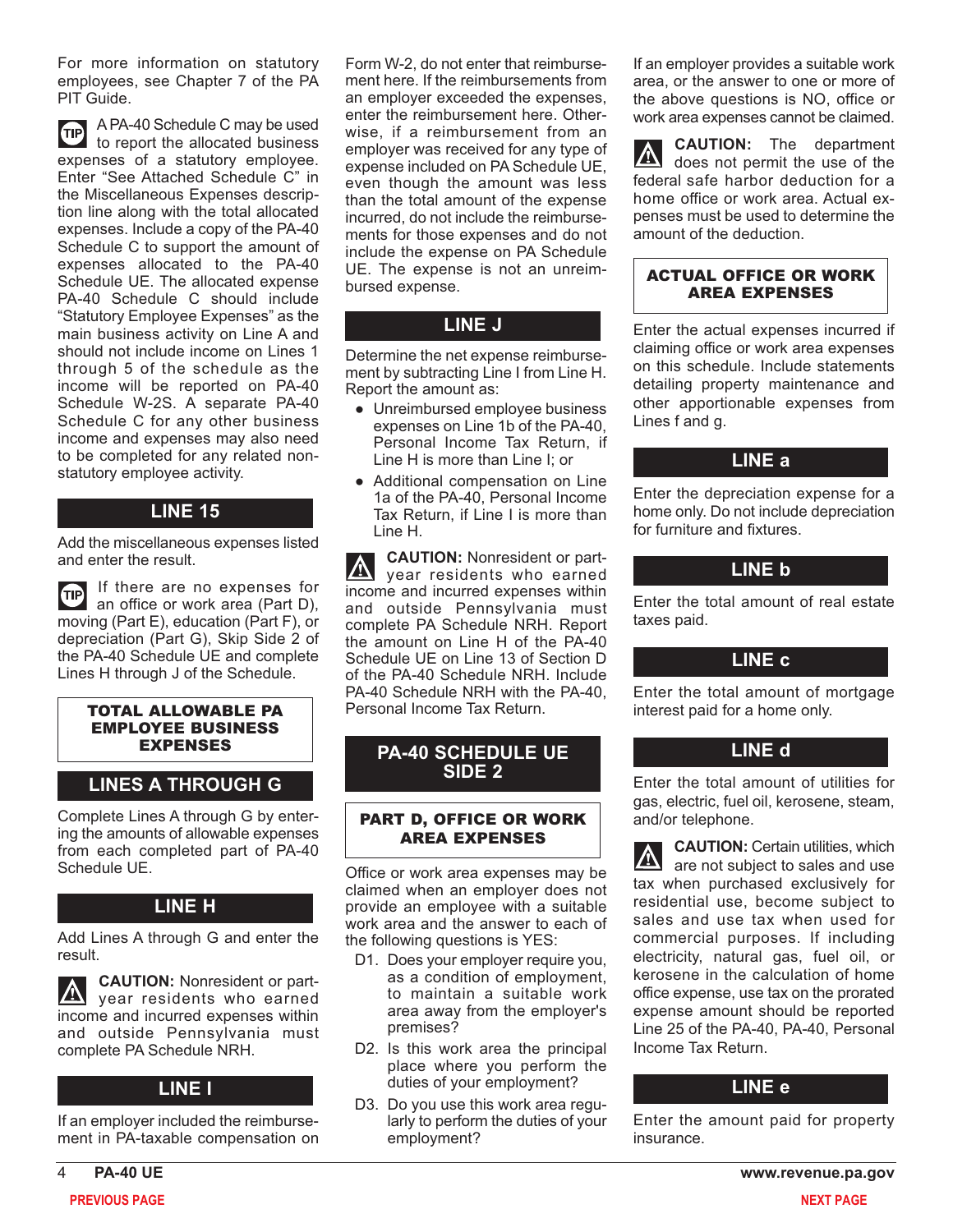#### **LINE f**

Enter the amount paid for property maintenance expenses. Include a statement listing the expenses by type and amount. Do not include capital expenditures that improve the useful life or value of the property.

Enter the amount of other expenses related to the property. Do not include personal living expenses. Include a statement listing the expenses by type and amount.

## **LINE h**

If a renter, enter the amount of rent paid for the dwelling.

#### **LINE i**

Add Lines a through h and enter the result.

## **LINE j**

Calculate the percentage of the property used for business by dividing the square footage of the property used for a work area by the total square footage of the entire property or dwelling. Enter the amount as a percentage and carry the amount to two decimal places.

## **LINE k**

Calculate the apportioned expenses. Multiply the amount on Line i by the percentage on Line k and enter the result.

#### **LINE l**

Enter the total amount paid for office supplies used exclusively for business purposes. Include a statement listing the expenses by type and amount.

## **LINE 16**

Add Lines k and l and enter the result here and on Line D on Side 1 of this PA-40 Schedule UE.

#### PART E, MOVING EXPENSES

Moving expenses incurred to retain employment may be deducted. Moving expenses may also be deducted if the expenses are related to reporting

to a new location after obtaining employment. However, the Distance Test described below must be met.

Allowable expenses incurred in moving yourself, your immediate family, household goods, and personal belongings, including the cost of transportation to the new home, using actual out-ofpocket costs or the federal mileage allowance may be deducted. Expenses **LINE g** allowance may be deducted. Expenses<br>
for storing household goods, for meals and lodging on the way, including such costs on the day of arrival, and parking fees and tolls may be deducted.

> The following expenses may not be deducted:

- selling or purchasing a house;
- breaking a lease;
- house hunting;
- temporary lodging prior to or after moving to the new location;
- seeking new employment;
- moving for your own convenience;
- relocating to a new job or workplace less than 35 miles farther than the old commute to work; or
- moving anywhere other than within or into Pennsylvania.

#### **Distance Test**

The new workplace must be at least 35 miles farther from the old residence than the old workplace was. To determine if this test is met, complete Lines E1, E2, and E3.

## **LINE E1**

Enter the number of miles from the old home to the new workplace by the shortest route.

## **LINE E2**

Enter the number of miles from the old home to the old workplace by the shortest route.

## **LINE E3**

Subtract Line E2 from Line E1. If less than 35 miles, moving expenses may not be deducted. Do not complete Lines 17, 18 and 19.

**EXAMPLE:** If the old workplace was three miles from the old residence, the new workplace must be at least 38 miles from the old residence. Measure the distance using the shortest of the most commonly traveled routes.

**IMPORTANT:** Persons in the military do not have to meet the distance test if the move is a permanent change of duty station. If a military family with dependents are moving to the new duty station from different locations, all the allowable expenses for each family member and dependent may be claimed.

Enter the amount of actual allowable transportation expenses paid directly by the taxpayer for moving the household goods and personal effects as well as an in-transit storage fees.

#### **LINE 18**

Enter the amount out-of-pocket costs paid for qualifying expenses for travel, meals and lodging along the way, parking fees and tolls during the move.

## **LINE 19**

Add Lines 17 and 18 and enter the result here and on Line E on Side 1 of this PA-40 Schedule UE.



The federal and PA rules for educational expenses are similar, but not exactly the same. For PA purposes, costs for education expenses that are paid or incurred are allowable only if:

- The education is specifically required by law or by the employer to retain an established employment status or rate of compensation; and
- The education is not part of a program that would qualify an employee for a new occupation, trade, or business, even if the employee does not intend to enter that new occupation, trade, or business.

Unlike federal rules, education expenses incurred to maintain or improve skills may not be deducted.

**EXAMPLE:** Anthony is a licensed professional in a position that, by law, requires a specific number of continuing education credits every other year. If Anthony fails to obtain these credits, he will lose his license. Anthony also takes courses in using a computer to